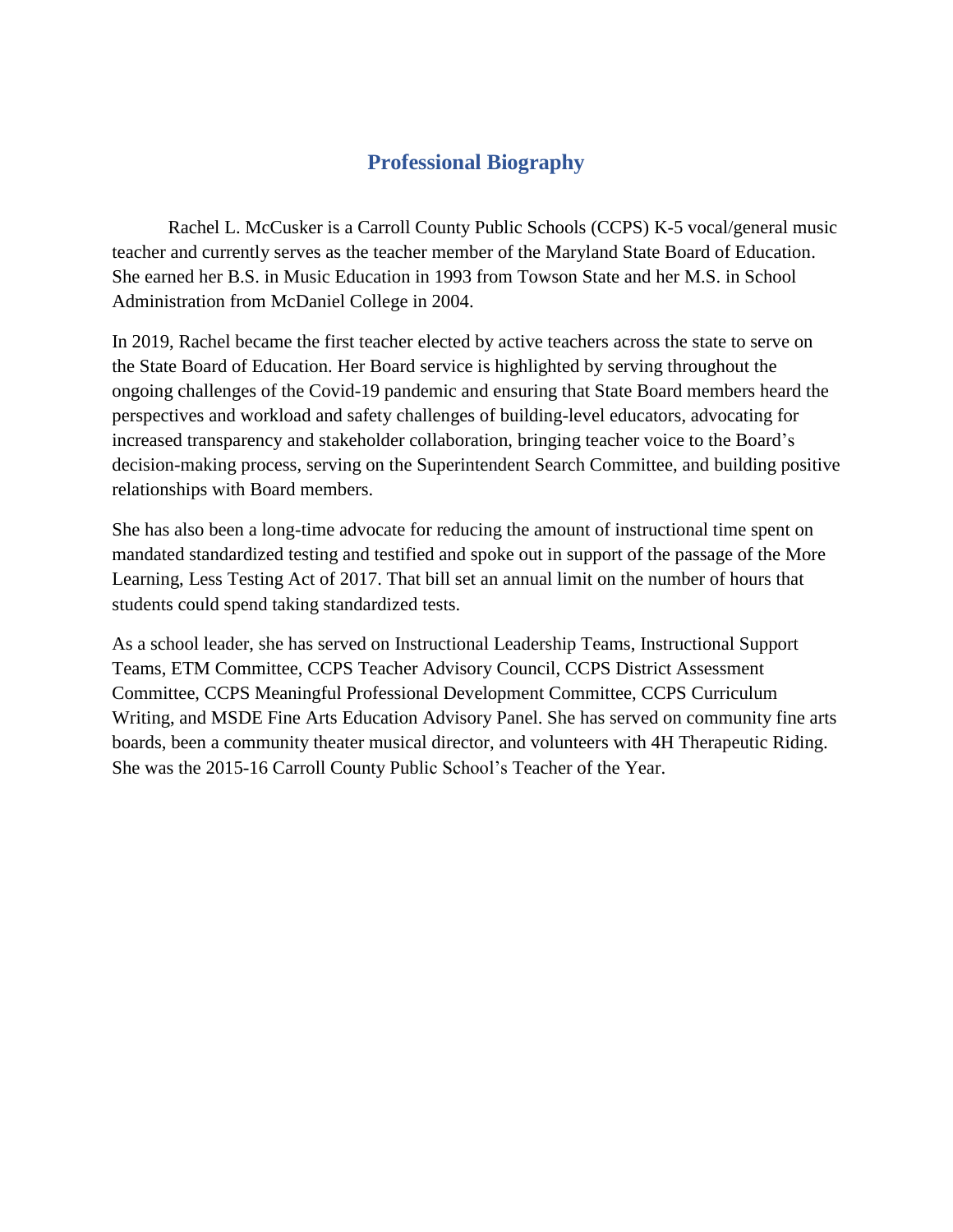# McCusker, Rachel

Candidate for The Maryland State Board of Education

#### Education

- May 2004 | Master of Science, School Administration, McDaniel College
- December 1993 | Bachelor of Science, Music Education, Towson State University

#### **Certifications**

- Music PreK 12
- Administrator 1

#### **Experience**

- • 2011-2012 | Adjunct Lecturer, Elementary Music Methods | McDaniel College, Westminster, MD
- • 1994 current | Vocal Music Teacher: Linton Springs (4 yrs.+), Winfield (1 yr.), Piney Ridge (10 yrs.), Cranberry Station (5 yrs.), Taneytown (4 yrs.), Spring Garden (1 yrs.), Freedom (1 yrs.), Westminster (3 yrs.), and Elmer Wolfe Elementary Schools (1 yr.) | Carroll County Public Schools, Westminster, MD.

#### Leadership

- 2020 current | Teacher Member, Maryland State Board of Education
	- Collaborate with Board members, legislative leaders, and stakeholders to develop state-wide education policy and law. Hire and oversee the work of the State Superintendent of schools and work collaboratively with the superintendent and the MSDE to implement state education policy and law effectively and efficiently.

• 2019 - 2020 | MSDE Fine Arts Education Advisory Panel

• Collaborate with multiple stakeholder groups to develop and implement state-wide Fine Arts initiatives

#### • 2019 - 2021 | Carroll Singers Board of Directors

• Oversee financial operation, judge and award local scholarships, award charitable contributions, contribute to regular business operations of the group

#### • 2017 - 2019 | CCPS District Assessment Committee

• Implement the regulations put forth by Maryland's "More Learning, Less Testing" legislation

#### • 2017 - 2018 | Co-Chair CCPS Meaningful Professional Development Committee

• Research and provide training in best practices for designing and implementing staff development initiatives on the county and building levels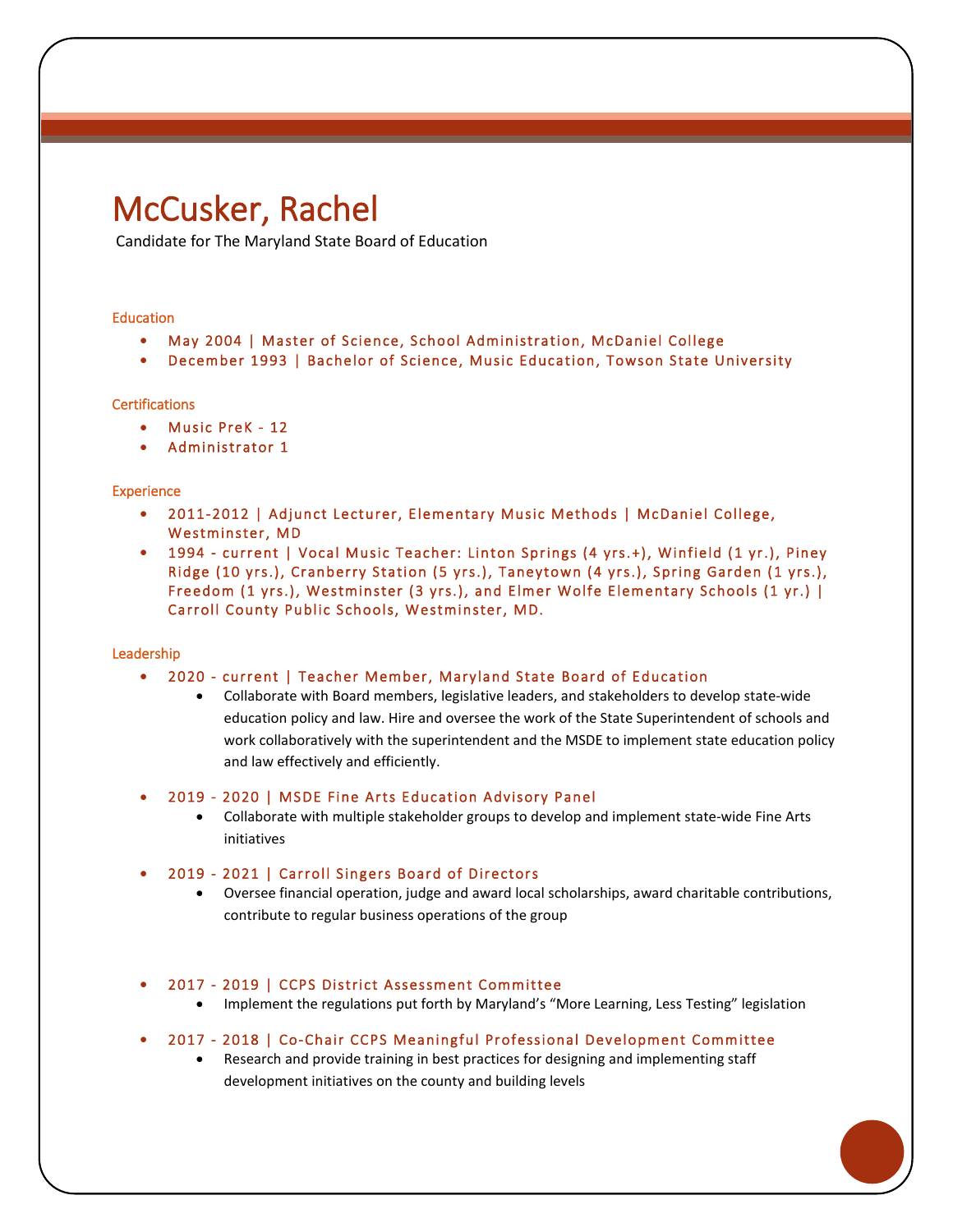#### • 2017 and 2013 | Vocal Music Curriculum and Common Assessment Writing Teams

- 2017 Co-author K 5 Scope and sequence and sample lessons as aligned to new State Standards
- 2013 Co-author K 5 Scope and Sequence and  $5<sup>th</sup>$  grade General Music Common Assessment to satisfy the data requirements of RTTP

#### • 2015 - 2017 | Teacher Advocate for "Less Testing, More Learning" Legislation

- Advocate for national standardized testing and accountability reform at the US Senate
- Testify before the Maryland House of Delegates Ways and Means Committee advocating for testing reform in Maryland
- Participate in public advocacy efforts (press conference, interviews, commercials, etc.)
- • 2013 2016 | CCPS Teacher's Advisory Council
	- Provide advice and recommendations to the Board of Education and Superintendent regarding issues related to instruction and learning, as requested, or as initiated by the Council

#### • 2013 - 2015 | Musical Director, September Song Community Theater

- Participate in audition process and cast selection
- Prepare and implement musical rehearsals of a full-scale Broadway show featuring a multigenerational, volunteer cast and conduct all performances
- • 2012 2015 and 2018 2021 | Co-Chair of the School Improvement and Instructional Leadership Teams
	- Monitor school improvement data and effectiveness of school improvement plan
	- Plan and implement leadership meetings

#### • 2011 – 2016 and 2018 – current | Fine Arts and Fitness Team Leader

- Participate in leadership team meetings and act as the liaison to the Fine Arts and Fitness Team
- Collaborate with teams to implement and monitor school improvement goals
- 2011 2015 | CCPS ETM Planning Committee
	- Attend county level planning meetings; develop 5-year county level goals

#### • 2003 - 2019 | CCEA Contract Negotiations Team

- Plan and prioritize negotiations initiatives
- Participate in the collaborative bargaining process to ensure contract improvements and enhancements for the members of the CCEA bargaining unit

#### Awards

- 2015 2016 Carroll County Teacher of the Year
- 2015, 2021 CCPS Outstanding Teacher Award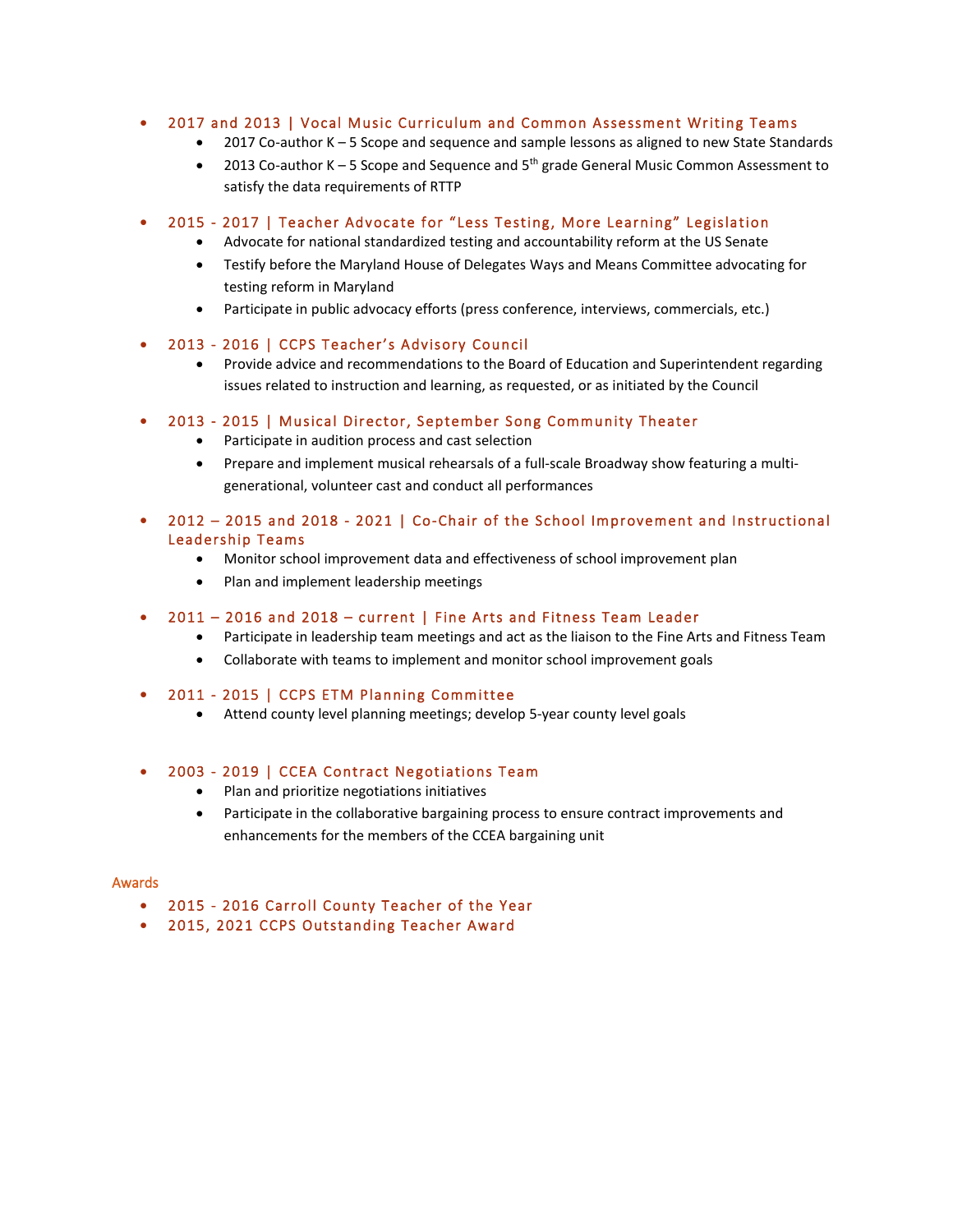### **Personal Statement**

#### **"Education is the most powerful weapon which you can use to change the world." Nelson Mandela**

My election by active teachers across Maryland to become the first-ever teacher to fill the new seat for a current teacher on the Maryland State Board of Education came shortly before an historic pandemic rocked education and life as we know it. The pandemic made it all the more critical that the voices of educators were heard loud and clear by the other members of the State Board. It required every ounce of experience I have as a knowledgeable practitioner, a tenacious child advocate, a dedicated public servant, a willing consensus builder, and a trustworthy professional to raise our voices and concerns to the State Board table. As we continue to navigate through this pandemic, address the workload and health and safety concerns of educators and families, and work together to develop an equitable plan for the implementation of the Blueprint for Maryland's Future, I seek the support of my fellow educators to continue my service as your representative on the State Board of Education.

My 2 years of successful service on the State Board, my professional credentials, my long-standing record of excellence in teacher leadership, and my positive relationships with Board members will ensure that the myriad experiences and concerns of Maryland's teachers and students continue to be heard and valued.

Throughout my career, leadership opportunities gave me first-hand experience with the challenges teachers and students face in the complex, constantly changing world of public education. Through school- and county-level initiatives and trainings via the Education That Is Multicultural program, I expanded my diversity and equity lens. I was appointed to the CCPS Teacher Advisory Council, which advised the local school board and central office leadership on a range of topics and policy initiatives that were driven by student, teacher, and board interests. I honed my negotiation and diplomacy skills as a member of the Carroll County Education Association Core Contract Negotiations Team. As the CCPS Teacher of the Year, I joined a statewide network of master teachers and found my voice as an advocate for commonsense testing reform, helping pass the More Learning, Less Testing Act of 2017. Finally, I have trained pre-service educators at the college level, helping build the next generation of Maryland teachers.

As the first active teacher on the State Board, I used these skills to build relationships and become a valued member of the Board with a unique and respected viewpoint. I was entrusted with the critical task of serving on the committee that spear-headed the superintendent search process. Currently, I collaborate with stakeholders to develop the strategic plan guiding MSDE leadership and the implementation of the Blueprint for Maryland's Future. I fearlessly speak the truth of teaching in turbulent and challenging times.

**I'm ready to continue using my voice and leadership skills on behalf of all educators as your elected representative on the Maryland State Board of Education. I humbly ask for your support.**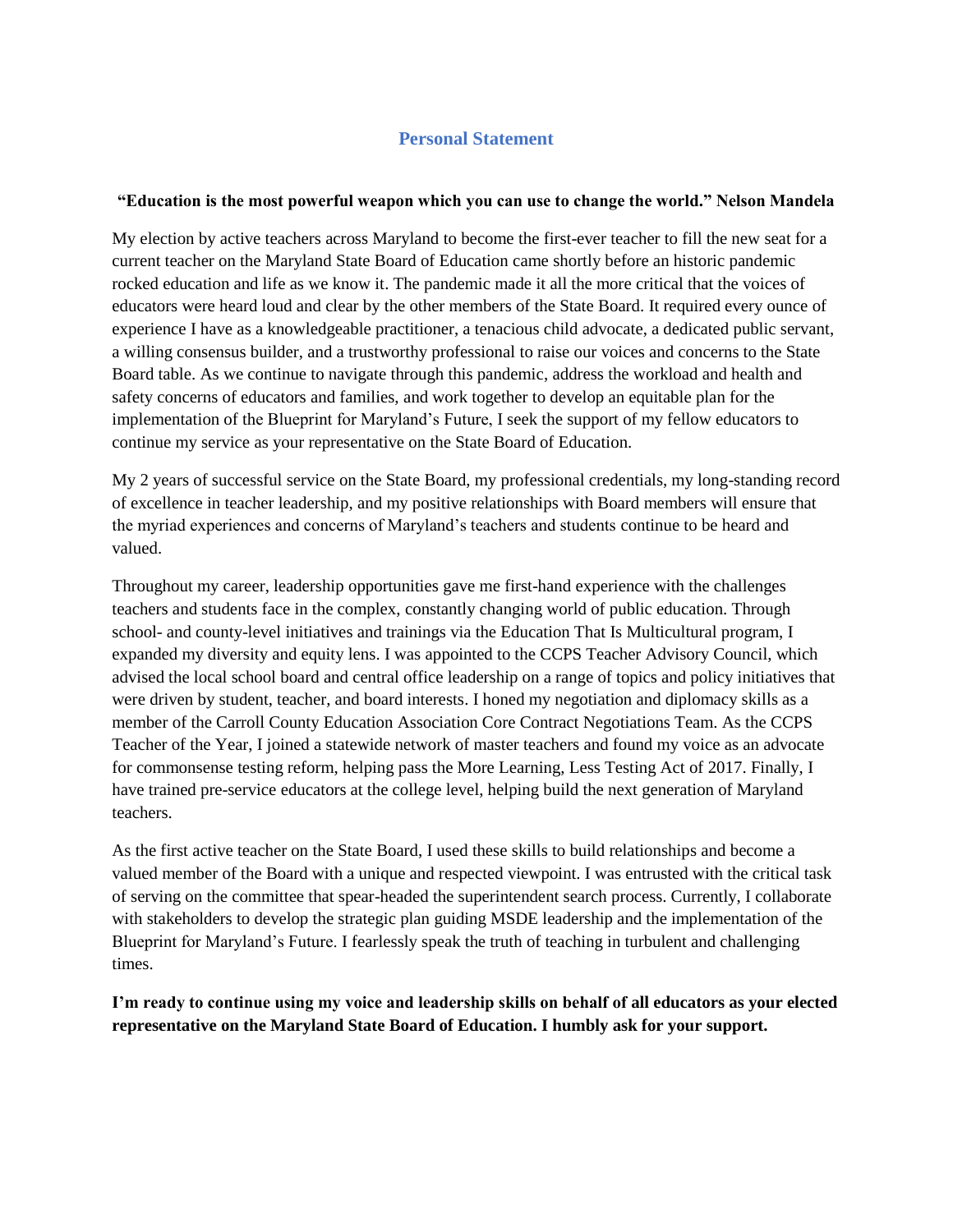

# **Linton Springs Elementary School**

375 Ronsdale Road<br>Sykesville, Maryland 21784 Ms. Jessica Bailey, Assistant Principal Tel: 410-751-3280 • Fax: 410-751-3285 **W**@LintonSprings

January 2022

Dear Sir/Madam:

I am pleased to write this letter of recommendation for Ms. Rachel McCusker as she seeks reelection to the teacher representative position on the Maryland State Board of Education. I have had the honor of working alongside Ms. McCusker at Linton Springs since August 2021. At Linton Springs, I currently serve as the building principal, and Ms. McCusker serves as the vocal music teacher.

Ms. McCusker is a true professional who always strives to make a difference in teaching her students about the many instructional elements of music education. Despite our time together being brief, it is evident that Ms. McCusker is a distinguished educator and leader who actively seeks opportunities to improve her craft and to inspire students to develop a love of music.

ln addition to inspiring our students, Ms. McCusker serves as a leader among our faculty and staff. She currently serves as the instructional team leader for the fine arts and fitness team. As a member of our leadership team, Ms. McCusker actively contributes to developing our school improvement plan and seeks opportunities to propose solutions to instructional challenges that we have faced.

Ms. Mccusker is an asset to the Linton Springs and Carroll County Public Schools communities. She is very deserving of any leadership position she may seek within the Maryland State Department of Education

I would welcome the opportunity to speak with you should you have any questions. Please contact me at

Respectfully, *(*  j

Glen P. Messier, Principa

Linton Springs Elementary School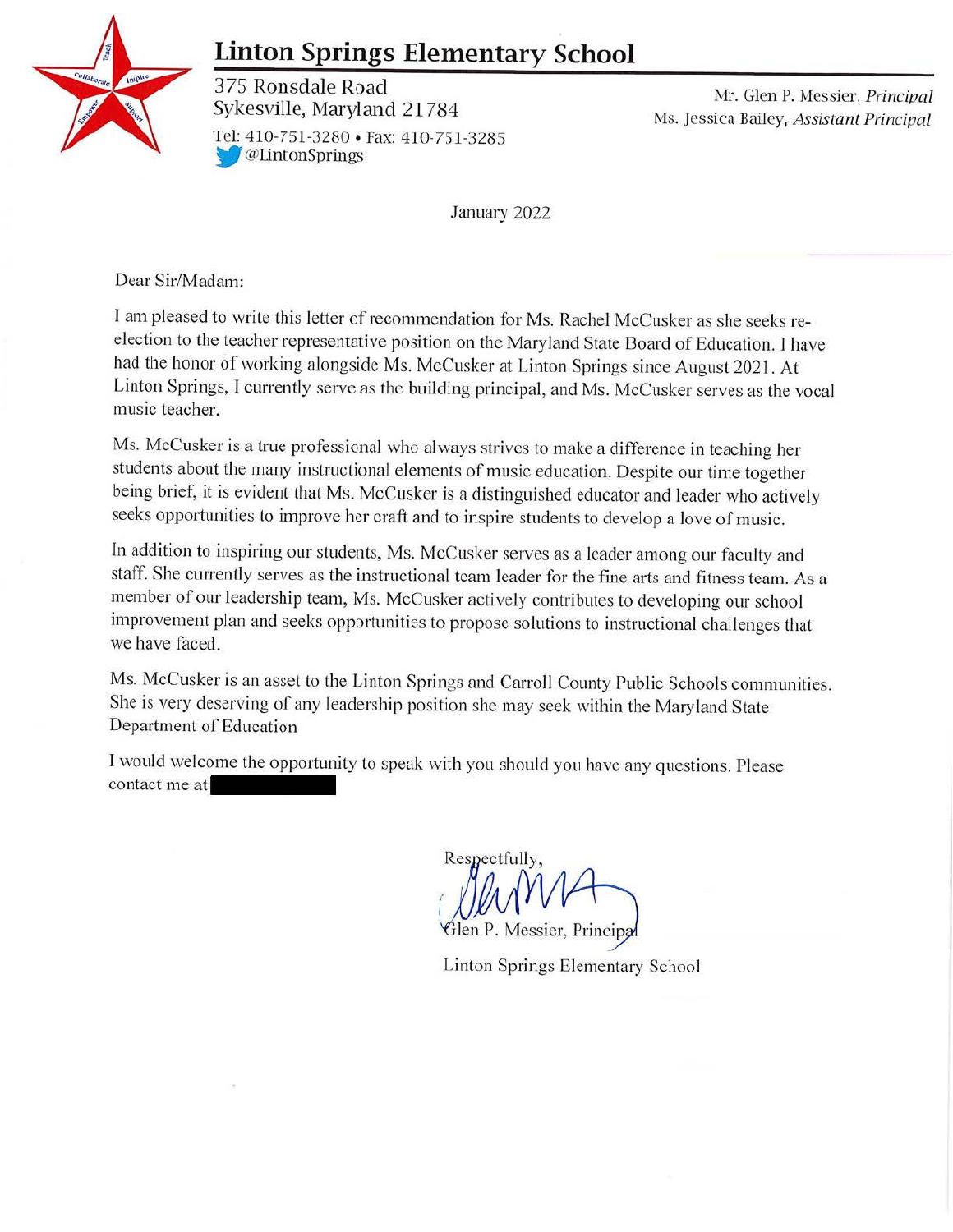To Whom It May Concern,

It is my absolute pleasure to recommend Ms. Rachel McCusker for re-election as a Teacher Member for the Maryland State Board of Education.

Ms. McCusker and I have worked together at Linton Springs Elementary School for 4 years. We serve on the Instructional Leadership Team at Linton Springs Elementary School. Together, we communicate, collaborate and devise strategies to support our students and staff to create an effective and efficient school culture and community.

I thoroughly enjoy my time working with Rachel and have come to know her as a truly valuable asset to our team. She is honest, dependable, and incredibly diligent. Beyond that, she is a remarkable leader who can effectively manage situations with students, parents, and staff members.

Ms. McCusker's knowledge of local and state policy and expertise in advocacy for students and staff is an immense advantage to our entire school. She puts her skill set to work by promoting a safe and healthy environment for learning and teaching.

Along with her undeniable capacity to assist and empower others, Ms. McCusker has always been an absolute delight to work with. She is a true team player, and always fosters positive discussions, and brings the best out of her students and colleagues.

Without a doubt, I confidently recommend Ms. Rachel McCusker to continue her impeccable and essential work as a Teacher Member of the Maryland State Board of Education. As a dedicated and knowledgeable educator and an all-around phenomenal person, I know that she will continue to be beneficial to your organization.

Please feel free to contact me for more information.

Best wishes,

Alexis Bush

Educator Carroll County Public School